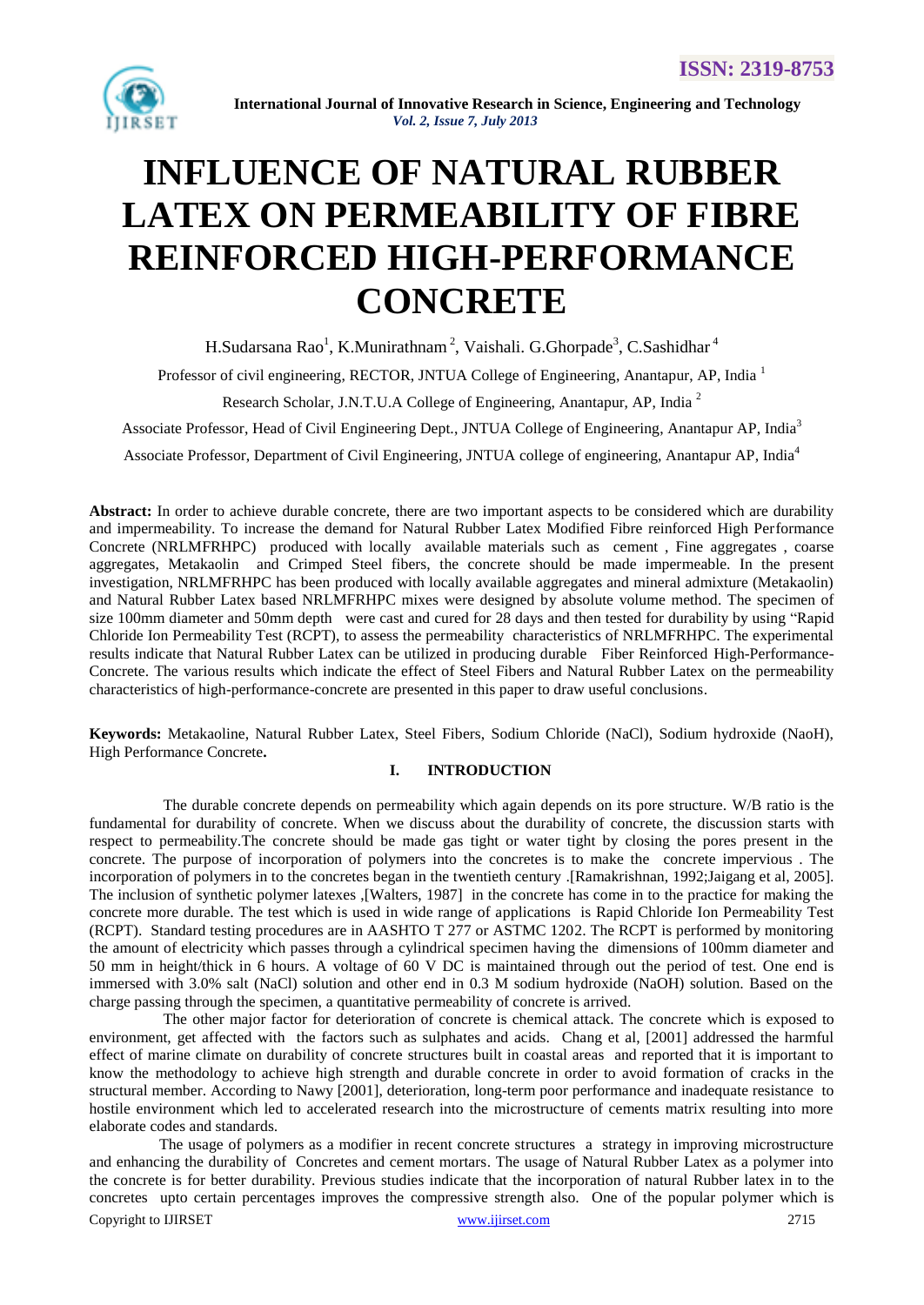

suitable and naturally available is rubber latex. The durability of concrete decreases due to the transportation of aggressive substances from the surrounding environment followed by physical and chemical actions in its internal structure. The transport of aggressive gases and or liquids into concrete depends on its permeation characteristics. As the permeation of concrete decreases its durability performance, in terms of physio-chemical degradation, increases. Therefore, permeation of concrete is one of the most critical parameters in the determination of concrete durability in aggressive environments. Permeability is a measure of the ease with which the substances are transported due to a pressure differential, while sorptivity and absorption/ porosity (saturation methods) are measures of absorption characteristics of concrete.

 The High performance concretes can be evaluated in terms of resistance to chloride ion permeability. The durability of metakaolin based Natural Rubber Latex based Modified Fiber Reinforced High Performance Concrete (NRLMFRHPC) can be evaluated by conducting the Rapid Chloride Ion Permeability Test (RCPT). The details of experimentation conducted to evaluate the chloride ion permeability of different NRLMFRHPC mixes are presented in this paper.

 In order to achieve the durable and high strength concretes a detailed experimental investigation on Metakaolin based Natural Rubber Latex Modified Fiber Reinforced High Performance Concrete (NRLMFRHPC) has been conducted.. Metakaolin is used as a mineral admixture; Natural rubber latex polymer is used as an additive. In the production of HPC polymer based chemical super plasticizers are generally used to improve the flow properties and to reduce the water-binder ratio. However in the present work, it is proposed to use the naturally available polymer i.e. Natural Rubber Latex (NRL) in the production of HPC and steel fibers of an aspect ratio 50 are added to improve the strength and ductility. The physical properties of each material which are used in the research program are presented.

# **II. EXPERIMENTAL PROGRAM**

In order to study the behavior of Natual Rubber Latex Modified Fibre Reinforced High Performance Concrete (NRLMFRHPC) and also to understand the influence of natural rubber latex and steel fibres on permeability of Metakaoline based NRLMFRHPC, a total number of 81 mixes have been tried. In all the mixes the same type of aggregate i.e. crushed granite aggregate, river sand has been used. The proportion of cement, sand and aggregate has been maintained same for all mixes. These relative proportions have been obtained by absolute volume method. Ordinary Portland cement of 53 Grade from a single batch has been used. The test program consisted of conducting Rapid Chloride Ion Permeability Test (RCPT) on cylindrical specimens and to evaluate permeability.

#### A. Materials

per

the

*1) Cement:* Ordinary Portland cement of 53 grades conforming to ISI standards has been procured and

properties of the cement are investigated in the laboratory. The cement satisfies the requirements as

I.S 12269-1987.

*2) Fine Aggregate:* The locally available river sand conforming to grading zone-II of IS 383-1970 has been used as Fine Aggregate. The Specific Gravity of fine aggregates is 2.69 with a fineness modulus of 2.77. *3) Coarse Aggregate:* The locally available crushed granite material has been used as coarse Aggregate.

The Specific Gravity of coarse aggregate is 2.76 and Fineness modulus is 6.99 *4) Steel fibers (S.F):* Fiber is a small piece of reinforcing material which has certain characteristic

properties. It can be either circular or flat. Plain concrete possesses a very low tensile strength ,limited ductility and little resistance to cracking internal micro cracks are inherently present in the concrete and its poor tensile strength is due to the propagation of micro cracks leads to brittle fracture of the concrete. Although every type of fibers are suitable in cement and concrete not all of them can be effectively and economically used. Each type of fiber has its own characteristic properties and limitations. The fibers which could be used in the concretes are Steel fibers(s.f), polypropylene, nylon, asbestos, coir, glass and carbon. In this investigation crimped steel fibers have been used. The Diameter of fibers is 0.6-mm and the Aspect ratio is 50.

*5) Natural Rubber latex (NRL):* The Natural Rubber latex is collected from ASSOCIATED LATEX (INDIA) LIMITED having its Administrative Office at P.B. NO.1117, Beach Road, Calicut. The properties of Natural Rubber Latex are presented in Table 1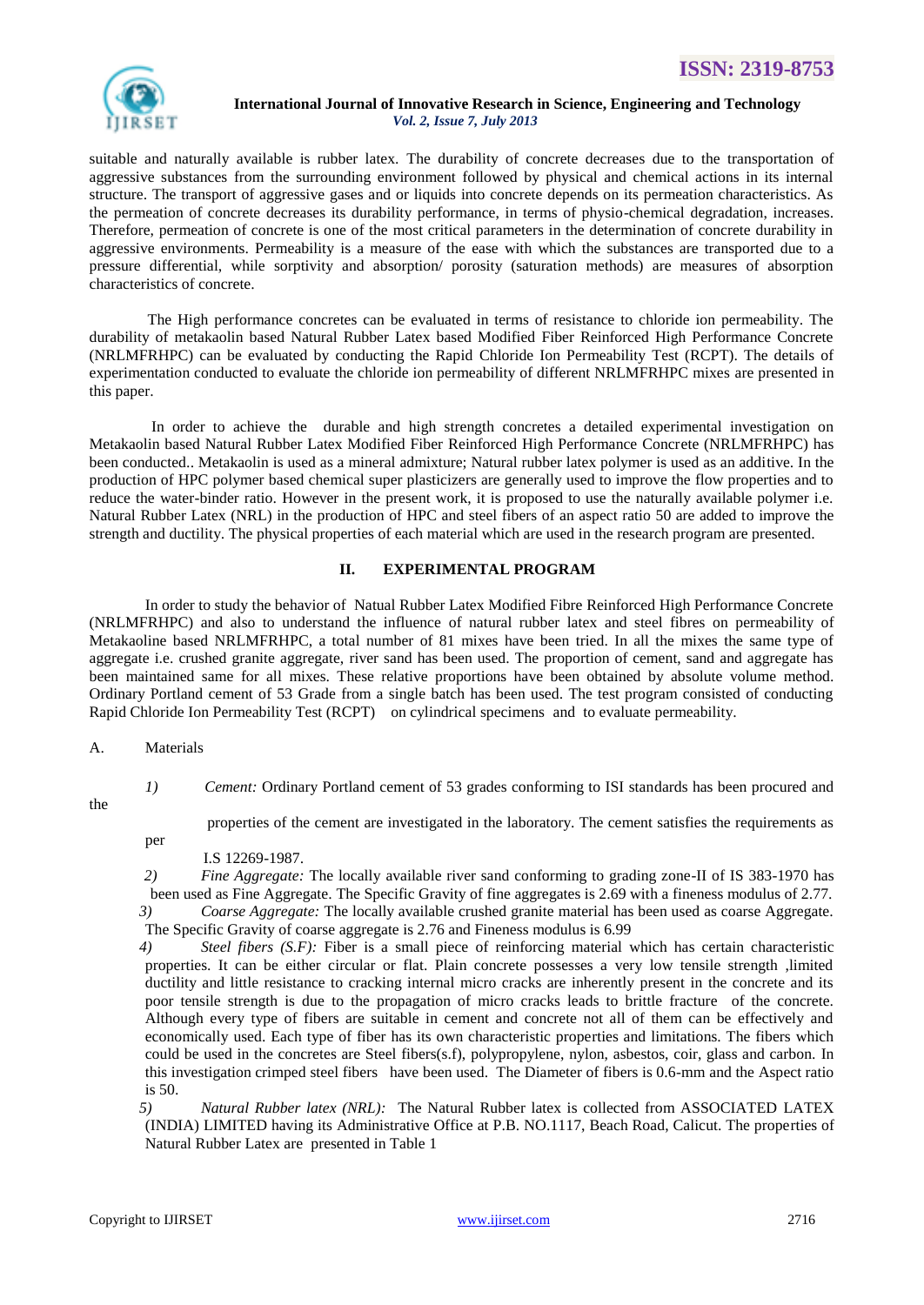

#### Table I Physical properties of Rubber latex

| S.No | <b>Property</b>                   | <b>Rubber latex</b> |
|------|-----------------------------------|---------------------|
|      | Colour                            | White               |
| 2    | Total Solid Content (% By Weight) | 61.5 Max            |
| 3    | Dry Rubber Content (% By Weight)  | 60 Min              |
| 4    | Non Rubber solid content          | 1.50 Max            |
| 5    | <b>KOH</b> Number                 | $0.55$ Max          |
| 6    | Ammonia content, NH3 %            | $0.70$ Max          |
| 7    | Mechanical stability time         | 600 TO 1200         |
| 8    | Volatile Fatty Acid Number        | $0.10$ Max          |
| 9    | <b>Magnesium Content</b>          | 8                   |
| 10   | $P_{\underline{H}}$               | 10.4 Min            |
| 11   | Coagulum Content, % By Mass       | $0.01$ Max          |
| 12   | Sludge Content, % By Mass         | $0.01$ Max          |
| 13   | Copper content As PPM             | 5                   |
| 14   | <b>IRON</b> content As ppm        | 8                   |
| 15   | Particle size of Rubber latex     | $0.2 \mu m$         |
| 16   | Specific Gravity of Rubber latex  | 0.94                |

*6) Metakaolin:* The mineral Admixture Metakaolin is obtained from VADODARA IN GUJARAT, INDIA. The Metakaolin is in conformity with the general requirements of pozzolana. The Specific Gravity of Metakaolin is 2.6 and its average particle size is 1.5 um The Specific surface area is 15 m2/gm. The pozzolonic reactivity of Metakaolin is 1050 mg of Ca (oh) 2/

*7) Water:* Clean potable fresh water, which is free from concentration of acid and organic substances, has been used for mixing the concrete.

# **III. FABRICATIONS AND CASTING**

Cylinders were cast in steel moulds of 100 mm dia and 50 mm height for every mix. The cement, sand and Metakaolin were mixed thoroughly by manually. Then steel fiber is added to the above mixture. For all test specimens, moulds were kept on table vibrator and the concrete was poured into the moulds in three layers by tamping with a tamping rod and the vibration was effected by table vibrator after filling up the moulds. The moulds are kept in vibration for one minute and it was maintained constant for all the specimens. Three cylinders were cast for each mix.

### **IV. CURING**

The moulds were removed after 24 hours and the specimens were kept immersed in a clear water tank. After curing the specimens in water for a period of 28 days the specimens were removed out and allowed to dry under shade

#### **V. RESULTS AND DISCUSSION**

#### *A. Effect of water-binder ratio on chloride permeability*

The variation of chloride ion permeability with W/B ratio for metakaolin based NRLMFRHPC mixes is presented in Figures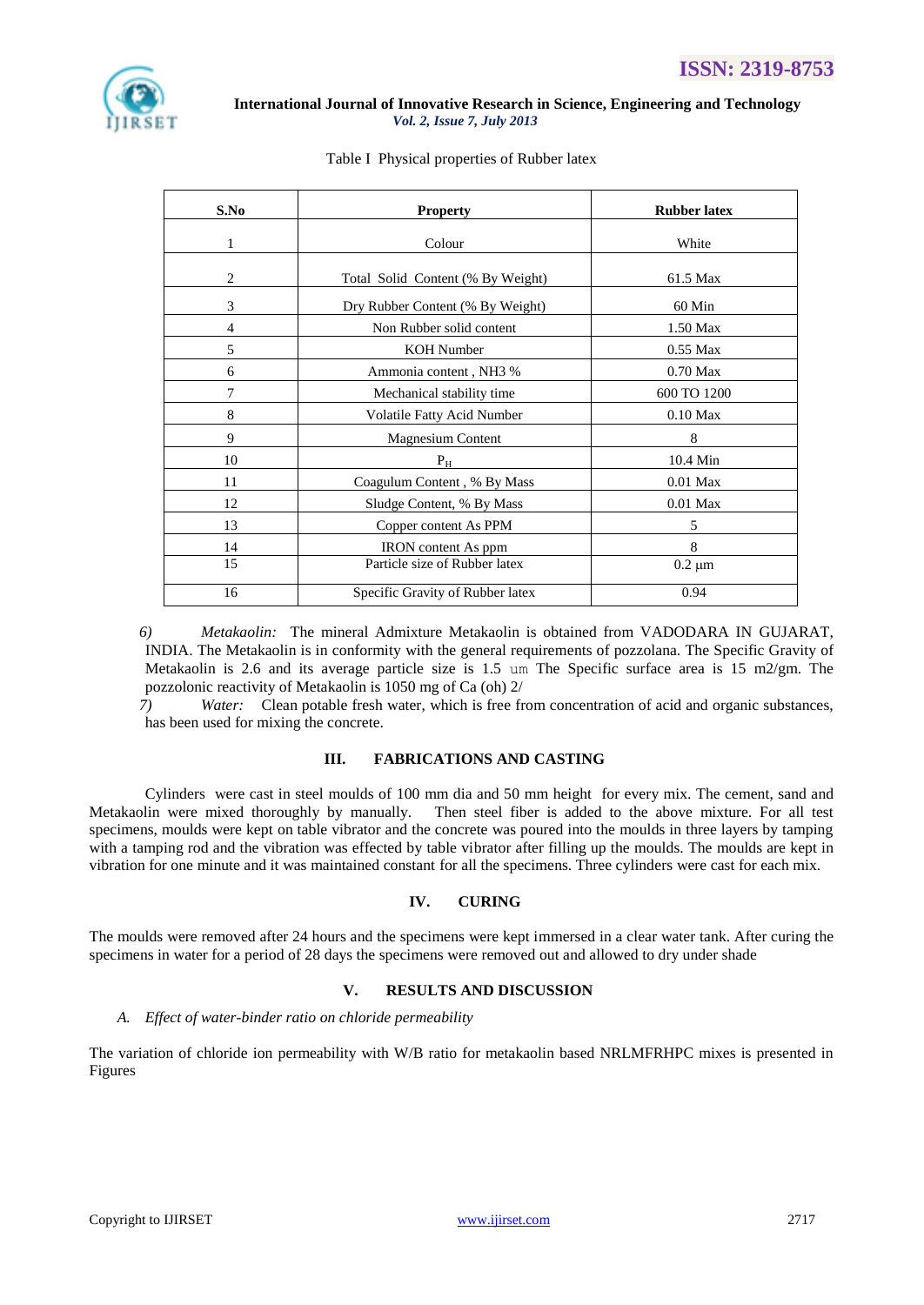



Fig. 1 Variation of Rapid Chloride Ion Permeability with W/B ratio



Fig. 2 variation of percentage of rubber latex with the water Binder ratio

From the Figures 1 & 2 it can be observed that the chloride ion permeability of NRLMFRHPC increases with increase in W/B ratio, for all percentages of Steel fibers ( 0.0.0.5.0.75and 1.0) and for all percentages of rubber latex ( 0,0.25,0.5and 0.75). From Figure 1 & 2 it is observed that the chloride ion permeability value increases as W/.B ratio increases from 0.325 to 0.425. This shows that there is an increase of about 48.69% in permeability. Thus it can be concluded that the Chloride ion permeability value increases with increase in W/B ratio for all percentages of Steel Fibre and Rubber Latex mixes tried in the present investigation. The main reason for these phenomena is that the pores in the concrete increases with increase in water content which in turn increases the permeability. Hence it is recommended that while production of NRLMFRHPC mixes, low W/B ratio is preferred.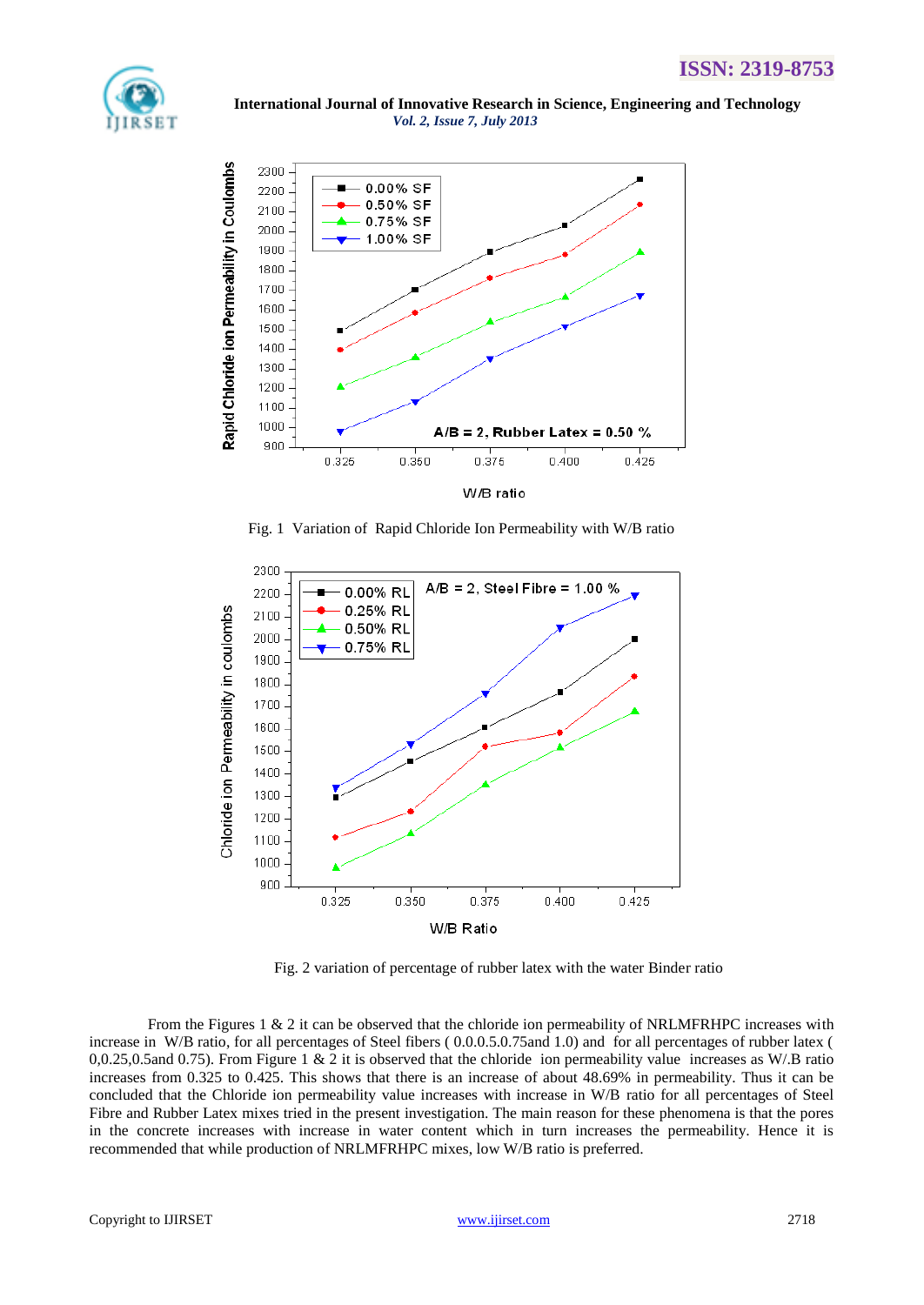

#### *B. Effect of Rubber Latex on chloride permeability*



Fig. 3 Variation of Chloride ion permeability with dosage of rubber latex

The effect of dosage of NRL on Chloride Ion Permeability is presented in Fig.3 From the Figure 3, it can be observed that the chloride ion permeability of NRLMFR HPC mixes decreases with increase in percentage of rubber latex from 0 to 0.5%.. Further increase in Natural Rubber Latex increases the permeability. Thus it can be concluded that permeability decreases with increase in percentage of rubber latex upto 0.5% and further increase of Rubber Latex to 0.75% increases the permeability. From this investigation it is recommended to use 0.5% of rubber latex by wt of binder to get more durable concrete.

#### *C. Effect of % of Steel Fiber on chloride permeability*



Fig. 4 Variation of Water Binder ratio with various percentage of Steel fibres